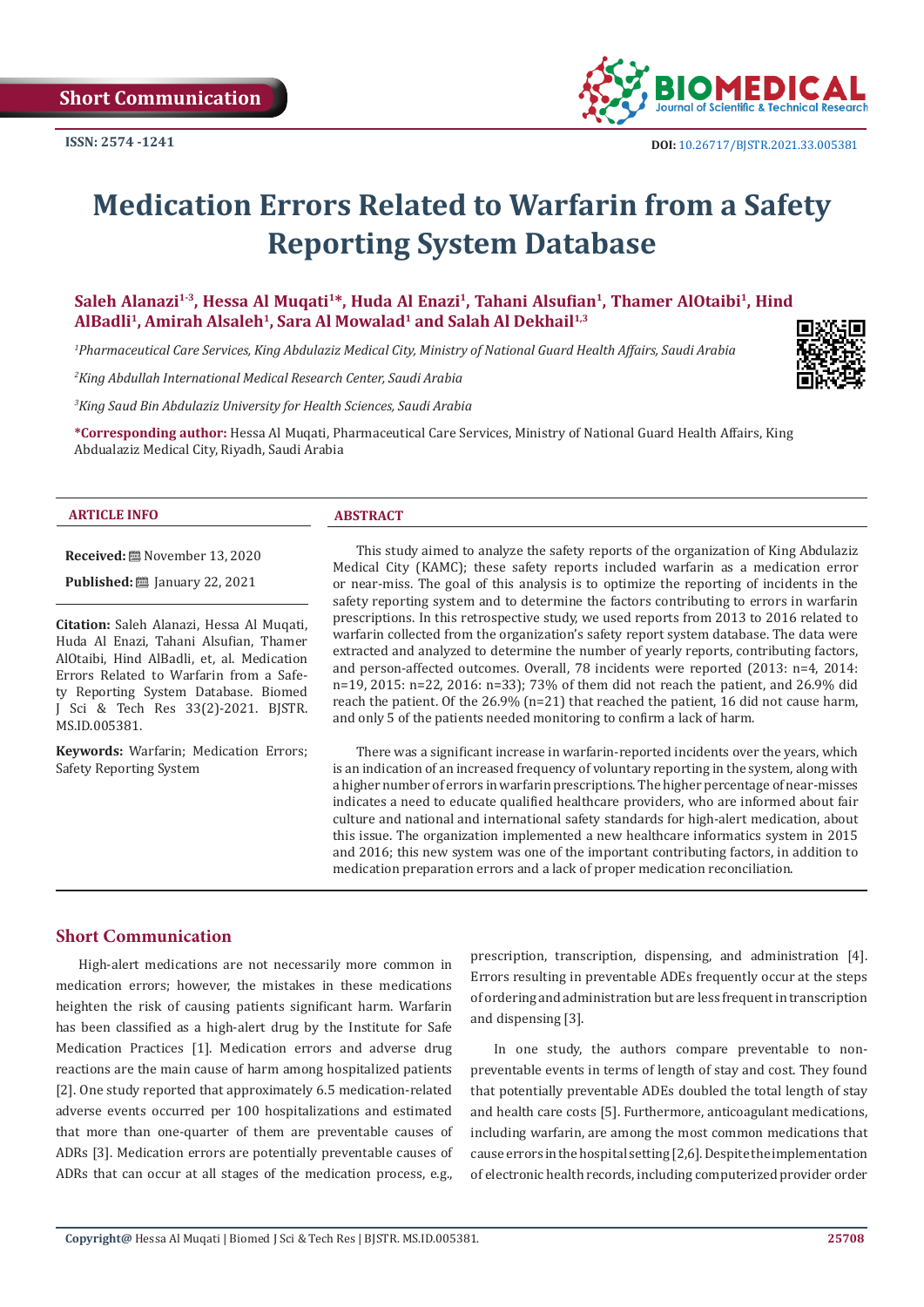entry, medication errors, such as those involving anticoagulant medications, are common [7,8]. We chose warfarin in our study since the use of this medication has increased dramatically over the past several decades [9]. Moreover, according to U.S. Food and Drug Administration reporting system, warfarin is considered one of the top ten medications associated with serious adverse events such as bleeding [9]. The incidence of warfarin-related adverse drug events and person-affected outcomes have not yet been reported in our institution. This research aims to shed light on this subject.

The aim of this study is to analyze safety reports that included warfarin as a medication error or near-miss at King Abdulaziz Medical City (KAMC), National Guard Health Affairs, Central Region, to optimize the reporting of incidents in the safety reporting system and to determine the factors contributing to errors in warfarin prescriptions.

## **Methods**

#### **Design**

Single-center retrospective cohort study.

#### **Setting**

The research was conducted in the King Abdulaziz Medical City-Riyadh Ministry of National Guard Health Affairs. The research was initiated in August 2017.

#### **Data Source**

In this study, we used reports from 2013 to 2016 related to warfarin that were collected from the organization's safety report system database.

#### **Research Instrument**

The safety reporting system (SRS) refers to an electronic web-based tool utilized to report safety reports, collate related information and feedback. Reports to the SRS database are freetext fields with no minimum amount of information required to complete the report safety process. The contributing factors were described and analyzed using a fishbone diagram (Ishikawa).

#### **Statistical Analysis**

The data were extracted and described, and the analysis was performed to determine the number of yearly reports, contributing factors, and person-affected outcomes. Descriptive analyses were performed to determine the frequencies and characteristics of warfarin errors reported during the study period.

### **Results**

A total of 78 adverse incidents were included in the study from 2013 to 2016 (Figure 1); 73% of them did not reach the patient, and 26.9% reached the patient. Out of the 26.9% (n=21), 16 did not cause harm, and only 5 of the patients needed monitoring to confirm no harm (Figure 2). The patient-affected outcomes are categorized alphabetically from A to I according to severity (Table 1) [10,11]. The analysis of the contributing factor was applied in the fishbone diagram for the incidents that reached the patients. Under the material factors, the IT/network problems were one of the main reasons for the incidents. In addition to personnel-related factors, other factors included a lack of quality control in the application of an independent double-check system for high-alert medications, miscommunication among staff and a lack of staff education. We also found that the workload and work environment had an impact on errors with respect to staffing deficiencies (Figure 3).



**Figure 1:** Number of Safety Reports Related to Warfarin.







**Figure 3:** Factors contributing to warfarin medication errors.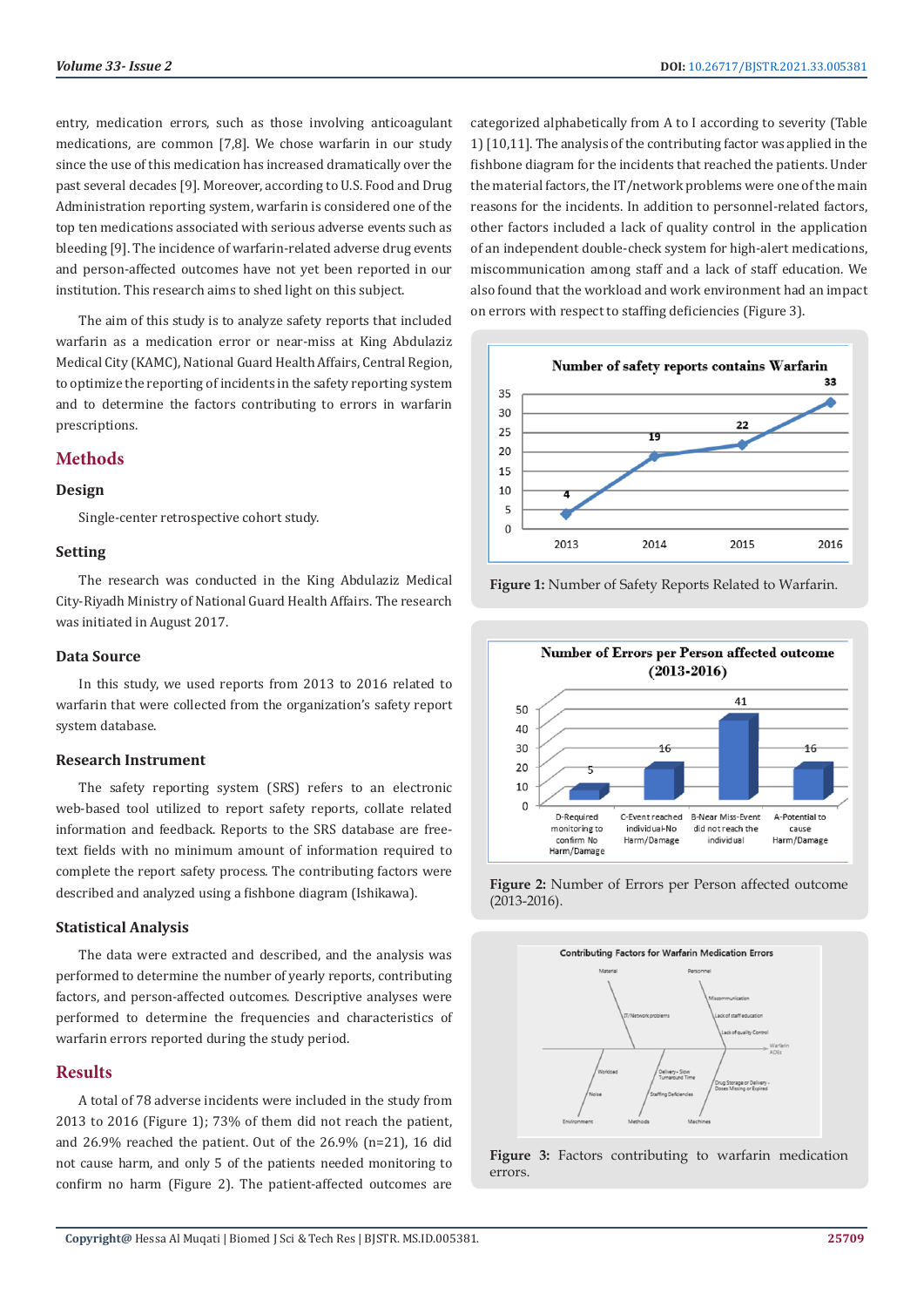**Table 1:** Index for categorizing safety reports.

| <b>Person-Affected</b><br><b>Outcome</b> | <b>Definition</b>                                                                                                                                                                          |
|------------------------------------------|--------------------------------------------------------------------------------------------------------------------------------------------------------------------------------------------|
| A                                        | Events that have the potential to cause damage.                                                                                                                                            |
| B                                        | Near-miss, i.e., an error occurred but did not reach<br>the individual.                                                                                                                    |
| C                                        | An error occurred that reached the patient but did<br>not cause harm.                                                                                                                      |
| D                                        | An error occurred that reached the individual and<br>required monitoring to confirm that it resulted in no<br>harm or damage.                                                              |
| E                                        | An error occurred that may have contributed to or<br>resulted in temporary harm (minor injury) to the<br>individual and required intervention.                                             |
| F                                        | An error occurred that may have contributed to or<br>resulted in temporary harm (minor injury) to the<br>individual and required intervention and initial or<br>prolonged hospitalization. |
| G                                        | An error occurred that may have contributed to<br>or resulted in individual harm (serious injury),<br>prolonged the individual's length of stay or led to<br>extensive follow up.          |
| H                                        | An error occurred that resulted in life-threatening<br>injury or multiple serious injuries causing<br>hospitalization or requiring intervention necessary<br>to sustain life.              |
| I                                        | An error occurred that may have contributed to or<br>resulted in the individual's death.                                                                                                   |

# **Limitations**

The present study had some limitations. Like other voluntary reporting systems, the safety reporting system is inherently prone to underreporting. In addition, there is a lack of similar studies related to the reporting of medication errors, especially in the Middle East and for warfarin in particular.

# **Conclusion**

There was an increase in warfarin-reported incidents throughout the years, which is an indication of an increased frequency of voluntary reports in the system, along with a higher number of errors in warfarin prescriptions. The higher percentage of near-misses indicates a need to educate qualified healthcare providers, who are informed about fair culture and national and international safety standards for high-alert medication, about this issue. The organization implemented a new healthcare informatics system in 2015 and 2016, which was one of the important factors contributing to medication errors, in addition to medication preparation errors and a lack of proper medication reconciliation.

# **Acknowledgement**

This work was made possible by the generous cooperation of the pharmacists in the section of quality improvement.

# **Declaration of Interests**

None declared.

# **Ethical Approval**

This is a quality improvement project that was approved by the pharmacy department. The authors believe that no harm could result from this project to healthcare worker. Furthermore, this study does not reveal any confidential information or identifiers.

#### **References**

- 1. [\(2018\) ISMP List of High-Alert Medications in Acute Care Settings.](https://www.ismp.org/sites/default/files/attachments/2018-10/highAlert2018new-Oct2018-v1.pdf)
- 2. [Zaidenstein R, Eyal S, Efrati S, Akivison L, Koren Michowitz M, et al.](https://pubmed.ncbi.nlm.nih.gov/12051123/) [\(2002\) Adverse drug events in hospitalized patients treated with](https://pubmed.ncbi.nlm.nih.gov/12051123/) [cardiovascular drugs and anticoagulants. Pharmacoepidemiol Drug Saf](https://pubmed.ncbi.nlm.nih.gov/12051123/) [11\(3\): 235-238.](https://pubmed.ncbi.nlm.nih.gov/12051123/)
- 3. [Bates DW, Cullen DJ, Laird N, Petersen LA, Small SD, et al. \(1995\)](https://pubmed.ncbi.nlm.nih.gov/7791255/) [Incidence of adverse drug events and potential adverse drug events.](https://pubmed.ncbi.nlm.nih.gov/7791255/) [Implications for prevention. ADE Prevention Study Group. JAMA 274\(1\):](https://pubmed.ncbi.nlm.nih.gov/7791255/) [29-34.](https://pubmed.ncbi.nlm.nih.gov/7791255/)
- 4. [Poon EG, Keohane CA, Yoon CS, Ditmore M, Bane A, et al. \(2010\) Effect of](https://pubmed.ncbi.nlm.nih.gov/20445181/) [bar-code technology on the safety of medication administration. J Med](https://pubmed.ncbi.nlm.nih.gov/20445181/) [362\(18\): 1698-1707.](https://pubmed.ncbi.nlm.nih.gov/20445181/)
- 5. [Bates DW, Spell N, Cullen DJ, Burdick E, Laird N, et al. \(1997\) The costs](https://pubmed.ncbi.nlm.nih.gov/9002493/) [of adverse drug events in hospitalized patients. Adverse Drug Events](https://pubmed.ncbi.nlm.nih.gov/9002493/) [Prevention Study Group. JAMA 277\(4\): 307-311.](https://pubmed.ncbi.nlm.nih.gov/9002493/)
- 6. [Classen DC, Jaser L, Budnitz DS \(2010\) Adverse drug events among](https://pubmed.ncbi.nlm.nih.gov/20112660/) [hospitalized Medicare patients: epidemiology and national estimates](https://pubmed.ncbi.nlm.nih.gov/20112660/) [from a new approach to surveillance. Jt Comm J Qual Patient Saf 36\(1\):](https://pubmed.ncbi.nlm.nih.gov/20112660/) [12-21.](https://pubmed.ncbi.nlm.nih.gov/20112660/)
- 7. [Grissinger MC, Hicks RW, Keroack MA, Marella WM, Vaida AJ \(2010\)](https://pubmed.ncbi.nlm.nih.gov/20480751/) [Harmful medication errors involving unfractionated and low-molecular](https://pubmed.ncbi.nlm.nih.gov/20480751/)[weight heparin in three patient safety reporting programs. Jt Comm J](https://pubmed.ncbi.nlm.nih.gov/20480751/) [Qual Patient Saf 36\(5\): 195-202.](https://pubmed.ncbi.nlm.nih.gov/20480751/)
- 8. [Fanikos J, Stapinski C, Koo S, Kucher N, Tsilimingras K, et al. \(2004\)](https://pubmed.ncbi.nlm.nih.gov/15325949/) [Medication errors associated with anticoagulant therapy in the hospital.](https://pubmed.ncbi.nlm.nih.gov/15325949/) [Am J Cardiol 94\(4\): 532-535.](https://pubmed.ncbi.nlm.nih.gov/15325949/)
- 9. [Wysowski DK, Nourjah P, Swartz L \(2007\) Bleeding complications with](https://pubmed.ncbi.nlm.nih.gov/17620536/) [warfarin use: a prevalent adverse effect resulting in regulatory action.](https://pubmed.ncbi.nlm.nih.gov/17620536/) [Archives of internal medicine 167\(13\): 1414-1419.](https://pubmed.ncbi.nlm.nih.gov/17620536/)
- 10. [Hartwig SC, Denger SD, Schneider PJ \(1991\) Severity-Indexed, Incident](https://pubmed.ncbi.nlm.nih.gov/1814201/) [Report-Based Medication Error-Reporting Program. American Journal](https://pubmed.ncbi.nlm.nih.gov/1814201/) [of Hospital Pharmacy 48\(12\): 2611-2616.](https://pubmed.ncbi.nlm.nih.gov/1814201/)
- 11. [\(2001\) National Coordinating Council for Medication Error Reporting](https://psnet.ahrq.gov/issue/national-coordinating-council-medication-error-reporting-and-prevention) [and Prevention.](https://psnet.ahrq.gov/issue/national-coordinating-council-medication-error-reporting-and-prevention)